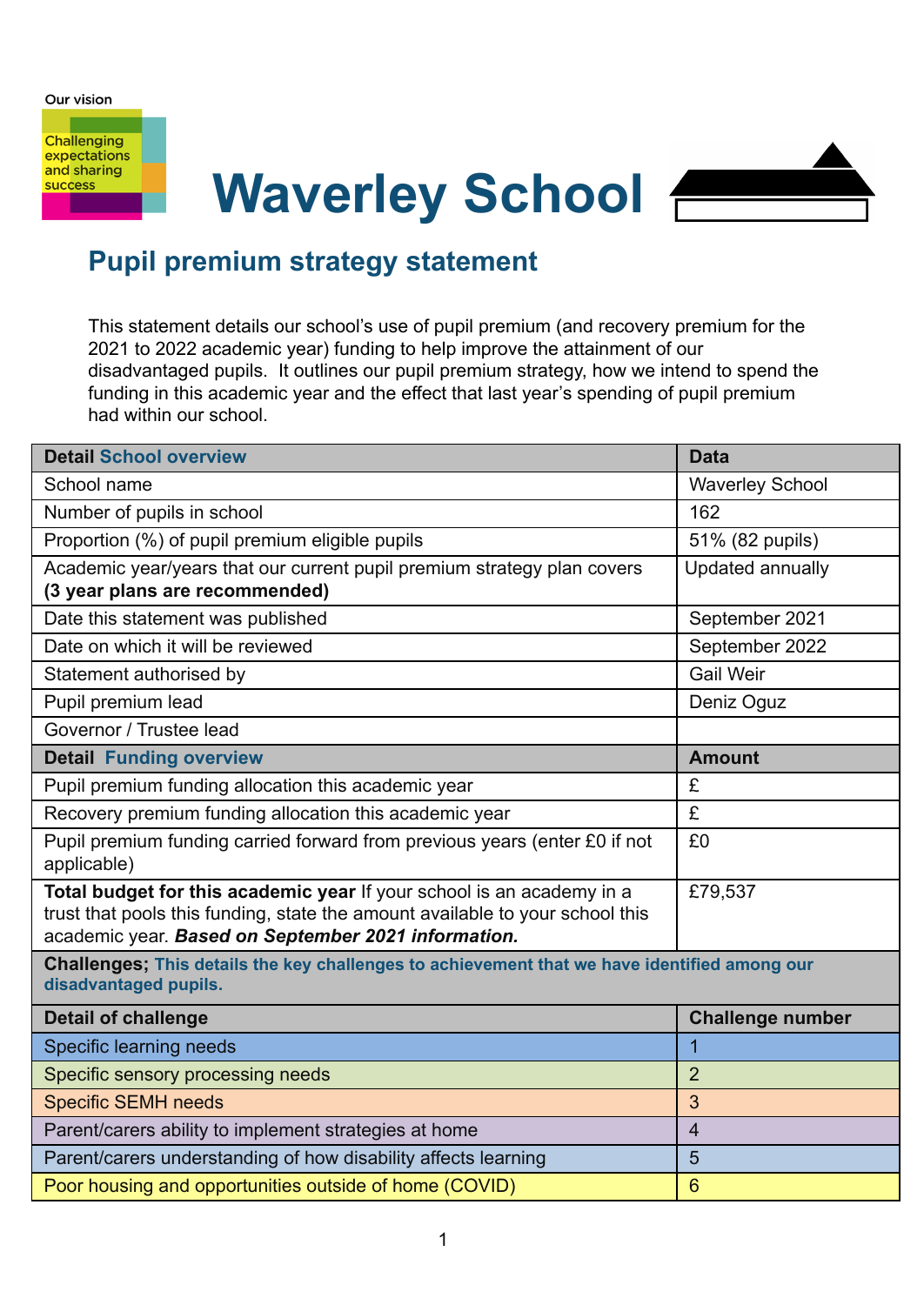# **Part A: Pupil premium strategy plan**

### **Statement of intent**

At Waverley we have high aspirations for our students and we believe that no child should be left behind. We are determined to ensure that our children are given every chance to realise their full potential and meet meaningful goals which will support them in life. The Government believes that the Pupil Premium, which is additional to main school funding, is the best way to address the current underlying inequalities between children eligible for free school meals (FSM) and their peers who live in families with higher incomes. We are required to use this funding to tackle disadvantage and by ensuring pupils who need it most have access to opportunities which will diminish the difference.

As a school we consistently track all groups of pupils to ensure that they make good or better progress. Through targeted intervention we are working to eliminate barriers to learning and progress. We closely monitor how we are spending the allocated funds to ensure they are having an impact on pupil premium pupils achievement

**Intended outcomes This explains the outcomes we are aiming for by the end of our current strategy plan, and how we will measure whether they have been achieved.**

| <b>Intended outcome</b>                                            | <b>Success criteria</b>                                                                                                                                                                                                                                                                                                                                                                                                                               |
|--------------------------------------------------------------------|-------------------------------------------------------------------------------------------------------------------------------------------------------------------------------------------------------------------------------------------------------------------------------------------------------------------------------------------------------------------------------------------------------------------------------------------------------|
| Specific learning needs supported                                  | Pupils with specific learning needs make good and better progress<br>compared to their peers, in particular students with PMLD are able to<br>access a range of activities which are appropriate for their specific<br>learning needs<br>Pupils with communication difficulties are able to use a range of<br>strategies to get their voice heard.<br>Pupils with physical disabilities can access the curriculum with the<br>assistance of equipment |
| Specific sensory processing needs<br>supported                     | Pupils are more able to access more of their class sessions. Teachers<br>are more able to recognise when a pupil requires support for their<br>sensory processing needs and are able to use this knowledge to<br>support the pupils in their class in a timely manner. Therefore<br>incidents of challenging behaviour are reduced and pupils are happier.                                                                                            |
| Specific SEMH needs supported                                      | Pupils are more able to access more of their class sessions. Teachers<br>are more able to recognise when a pupil requires strategies to distract<br>the pupils in their class in a timely manner. Therefore incidents of<br>challenging behaviour are reduced and pupils are happier.                                                                                                                                                                 |
| Parents/carers ability to implement<br>strategies at home          | Pupils make good or better progress and parents and carers are able<br>to support their child using strategies which are successful at school                                                                                                                                                                                                                                                                                                         |
| Parents/carers understanding of how<br>disability affects learning | Pupils make good and better progress and their parents are able to<br>request support which is relevant for their child. Parents and carers<br>make safe choices for their child.                                                                                                                                                                                                                                                                     |
| Poor housing and opportunities outside<br>of home (COVID)          | Pupils are able to successfully access a range of activities which<br>parents/carers may not be able to access due to the level of support<br>their child needs.                                                                                                                                                                                                                                                                                      |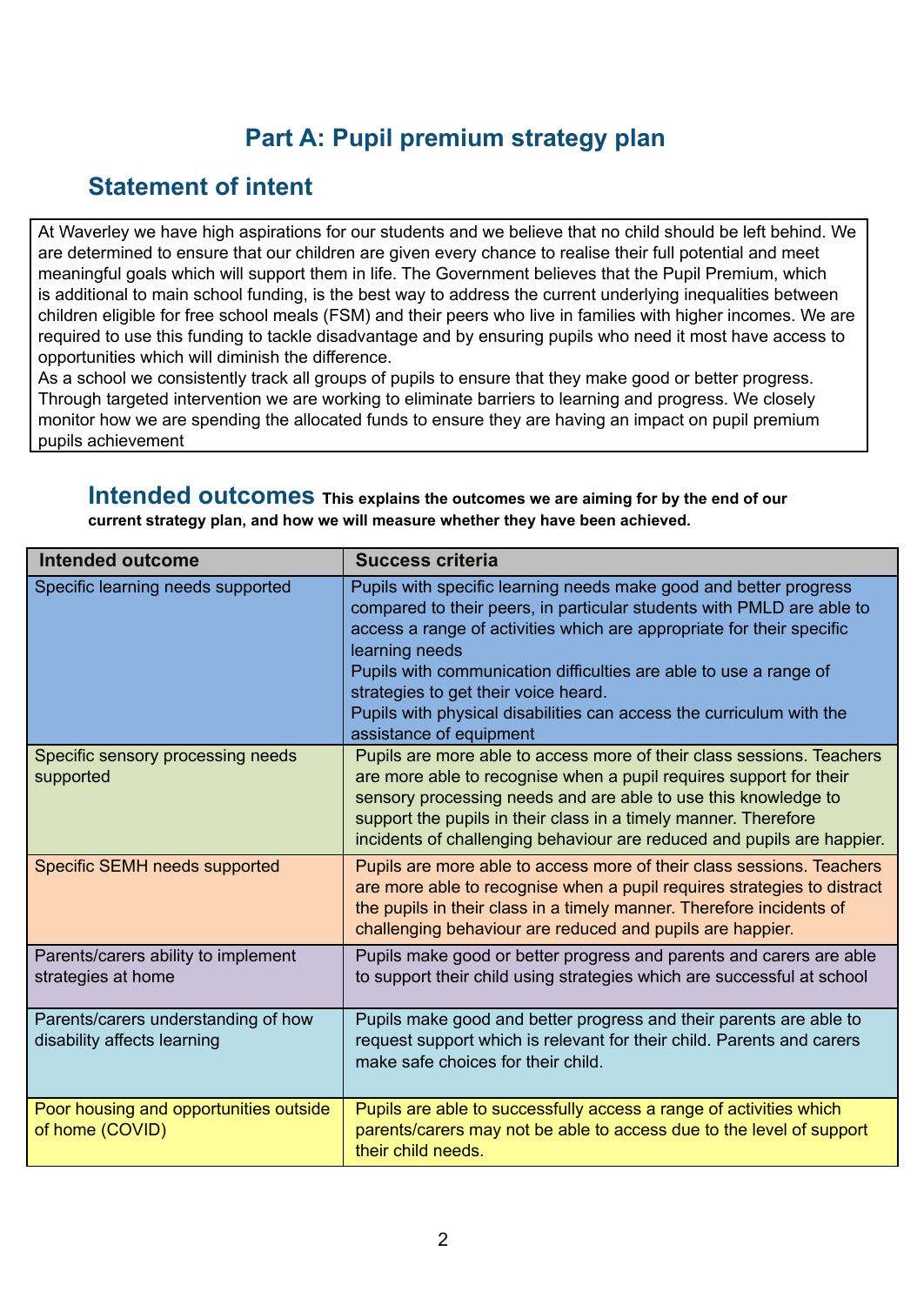#### **Activity in this academic year This details how we intend to spend our pupil premium (and recovery premium funding) this academic year to address the challenges listed above**

i,

| <b>Teaching (CPD, recruitment and retention)</b>                                                                                                                                        |                                                                                                                                                                                                                                                                                                                                                                                                                                                                                                                                                                                                                                                                                                                                                                                                                                                                                                                                                                                                  |                                            |  |  |
|-----------------------------------------------------------------------------------------------------------------------------------------------------------------------------------------|--------------------------------------------------------------------------------------------------------------------------------------------------------------------------------------------------------------------------------------------------------------------------------------------------------------------------------------------------------------------------------------------------------------------------------------------------------------------------------------------------------------------------------------------------------------------------------------------------------------------------------------------------------------------------------------------------------------------------------------------------------------------------------------------------------------------------------------------------------------------------------------------------------------------------------------------------------------------------------------------------|--------------------------------------------|--|--|
| <b>Activity</b>                                                                                                                                                                         | Evidence that supports this approach                                                                                                                                                                                                                                                                                                                                                                                                                                                                                                                                                                                                                                                                                                                                                                                                                                                                                                                                                             | <b>Challenge</b><br>number(s)<br>addressed |  |  |
| Senior teachers across school to track<br>teaching and learning in their specific area<br>of expertise to inform progress of pupils.                                                    | Senior teachers will have a clear idea of the teaching<br>and learning that is happening in all departments and<br>all levels of the curriculum across the school. They<br>can identify strengths and areas for development that<br>are further needed. They can work with teachers<br>and/or specific pupils or groups of pupils to plan<br>support                                                                                                                                                                                                                                                                                                                                                                                                                                                                                                                                                                                                                                             | 1, 2, 3,                                   |  |  |
| Assessment at the beginning of term,<br>support obtained from sensory processing<br>experts (alongside the teaching staff), with<br>resources/programmes devised in Autumn<br>term 2021 | "The ability to modulate sensory information provides<br>a foundation for meaningful and purposeful<br>participation in a full range of daily occupations, and<br>therefore, people with poor sensory modulation often<br>have problems successfully meeting the challenges<br>of everyday life" Roseann C Shaaf and Kathleen<br>McKeon Nighlinger (2012)                                                                                                                                                                                                                                                                                                                                                                                                                                                                                                                                                                                                                                        | $\overline{2}$                             |  |  |
| Induction training for all new staff at<br>Waverley including training on supporting<br>pupils with PMLD, SLD and SEMH needs.                                                           | All new staff have the skills to support pupils with<br>specific learning, sensory and SEMH needs so that<br>all pupils receive targeted teaching and make<br>progress.                                                                                                                                                                                                                                                                                                                                                                                                                                                                                                                                                                                                                                                                                                                                                                                                                          | 1, 2, 3,                                   |  |  |
| Whole school focus/training on trauma<br>informed practice to support pupils who<br>have experienced traumatic events<br>including the impact of COVID 19.                              | The school uses a trauma informed approach when<br>supporting pupils, especially those with behaviours<br>that may challenge. This approach to supporting<br>pupils helps to reduce anxiety and stress and there<br>are less incidents of challenging behaviour resulting<br>in pupils accessing their learning and making<br>progress.<br>In a trauma-informed school, the adults in the school<br>community are prepared to recognize and respond to<br>those who have been impacted by traumatic stress.<br>In addition, students are provided with clear<br>expectations and communication strategies to guide<br>them through stressful situations. The goal is to not<br>only provide tools to cope with extreme situations but<br>to create an underlying culture of respect and<br>support.<br>FACT: One out of every four children attending school<br>has been exposed to a traumatic event that can affect<br>learning and/or behaviour.<br>-NCTSN Child Trauma Toolkit for Educator) | 1, 2, 3,                                   |  |  |
|                                                                                                                                                                                         |                                                                                                                                                                                                                                                                                                                                                                                                                                                                                                                                                                                                                                                                                                                                                                                                                                                                                                                                                                                                  |                                            |  |  |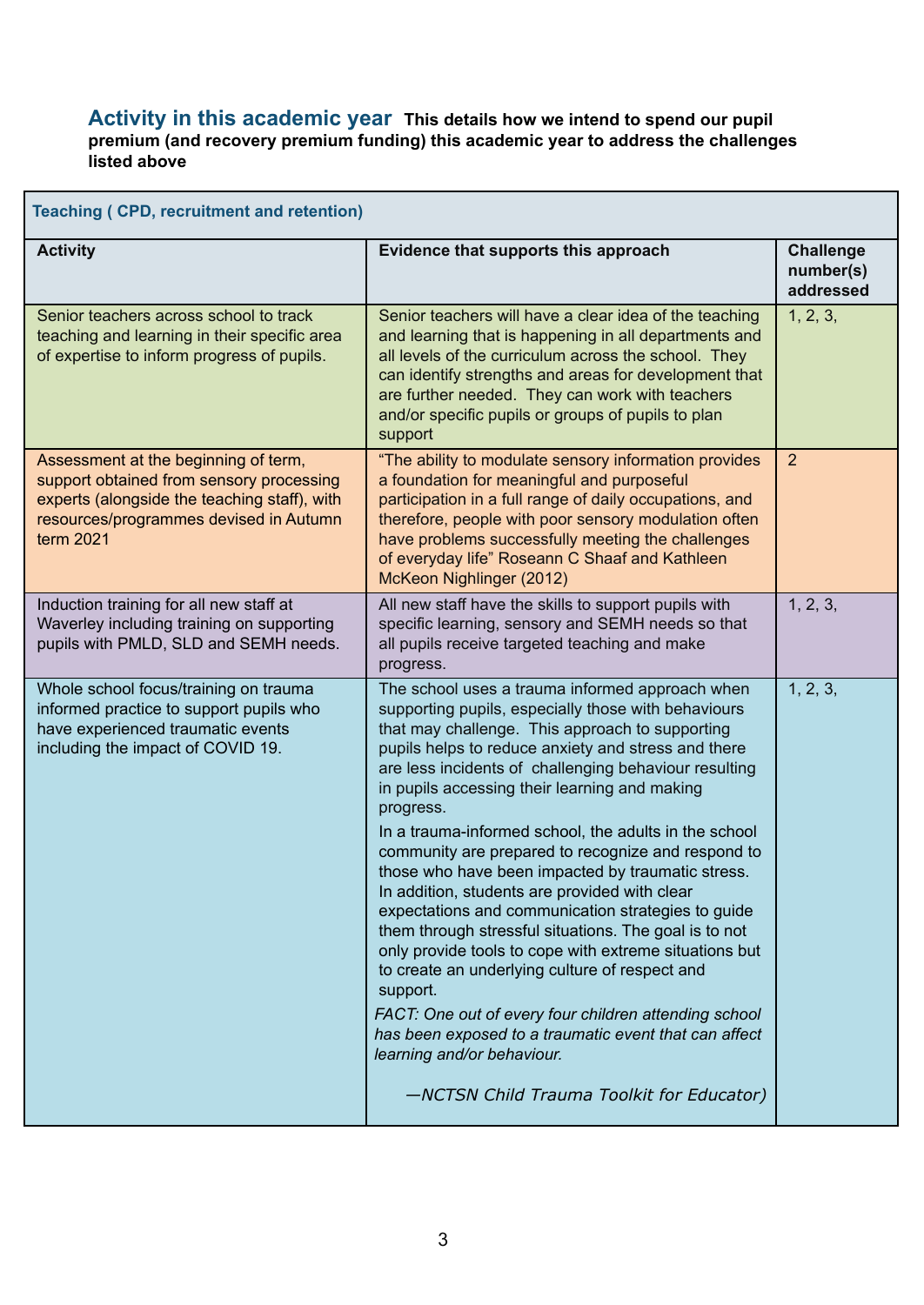| Targeted academic support (for example, tutoring, one-to-one support structured interventions)                                                                                                                                                                                                                                                                                                                                                                                                                                                                    |                                                                                                                                                                                                                                                                                                                                                                                                                                                                                                                                                                                                                                                                                                                                                                                                                                                                                                                                                                                                                                                                                                                                                                                                                                                                                                                                                                                                                                                                                                                                                                                                                                                                                                 |                                            |  |  |
|-------------------------------------------------------------------------------------------------------------------------------------------------------------------------------------------------------------------------------------------------------------------------------------------------------------------------------------------------------------------------------------------------------------------------------------------------------------------------------------------------------------------------------------------------------------------|-------------------------------------------------------------------------------------------------------------------------------------------------------------------------------------------------------------------------------------------------------------------------------------------------------------------------------------------------------------------------------------------------------------------------------------------------------------------------------------------------------------------------------------------------------------------------------------------------------------------------------------------------------------------------------------------------------------------------------------------------------------------------------------------------------------------------------------------------------------------------------------------------------------------------------------------------------------------------------------------------------------------------------------------------------------------------------------------------------------------------------------------------------------------------------------------------------------------------------------------------------------------------------------------------------------------------------------------------------------------------------------------------------------------------------------------------------------------------------------------------------------------------------------------------------------------------------------------------------------------------------------------------------------------------------------------------|--------------------------------------------|--|--|
| <b>Activity</b>                                                                                                                                                                                                                                                                                                                                                                                                                                                                                                                                                   | Evidence that supports this approach                                                                                                                                                                                                                                                                                                                                                                                                                                                                                                                                                                                                                                                                                                                                                                                                                                                                                                                                                                                                                                                                                                                                                                                                                                                                                                                                                                                                                                                                                                                                                                                                                                                            | <b>Challenge</b><br>number(s)<br>addressed |  |  |
| Improve communication opportunities<br>for all pupils by:<br>Continue to roll out PODD training<br>$\bullet$<br>to all new staff<br>Makaton tutors are supporting Salt<br>lo<br>in the delivery of training to staff<br>Switches are used for students who<br>are able to access them<br>Eye gaze technology is available in<br>lo<br>each department and further<br>training for all staff<br><b>Literacy Software (PODD and</b><br>lo<br>Clicker 7) for eye gaze, iPads, class<br>computers<br>Pupils are taught prerequisite skills<br>for the use of eye gaze | Communication matters: an AAC Evidence based<br>"Communication is an essential life skill, central to<br>interaction and vital for development, helping to reduce<br>social isolation." 2016<br>Makaton is the only intervention which uses signs and<br>symbols that is included in the What Works database; a<br>resource created by The Communication Trust and<br>endorsed by The Royal College of Speech and Language<br>Therapists that record evidenced interventions for Speech,<br>Language and Communication Needs.                                                                                                                                                                                                                                                                                                                                                                                                                                                                                                                                                                                                                                                                                                                                                                                                                                                                                                                                                                                                                                                                                                                                                                   | 1, 4, 5,                                   |  |  |
| Work with the ETSP Network (Enfield<br>Town Schools Partnership) to close<br>the Word/Vocabulary Gap for children<br>in receipt of Pupil Premium.                                                                                                                                                                                                                                                                                                                                                                                                                 | "In the context of academic disadvantage, research has<br>shown that disadvantaged pupils get more disadvantaged<br>because they do not possess the foundational knowledge<br>they need to access and understand the school curriculum.<br>It is not that these children are less able, but that they do not<br>have the same amount of knowledge about the world with<br>which to make sense of new information and experiences.<br>The more you know, the easier it is to know more and so the<br>culturally rich will always stay ahead of the impoverished,<br>and the gap between rich and poor will continue to grow as<br>children travel through our education system.<br>The best use of Pupil Premium funding, therefore, is to help<br>disadvantaged pupils to build their cultural capital.<br>Cultural capital takes one tangible form: a pupil's vocabulary.<br>The size of a pupil's vocabulary in their early years of<br>schooling (the number and variety of words that the young<br>person knows) is a significant predictor of academic<br>attainment in later schooling and of success in life.<br>Young people who develop reading skills early in their lives<br>by reading frequently add to their vocabularies exponentially<br>over time.<br>Therefore the Pupil Premium funding this year will be<br>allocated towards communication and word acquisition, and<br>will include staff training, pupils' assessment and curriculum<br>review. The work will also include a case study project with<br>the ETSP network, focussing on assessing 6 pupils' word<br>knowledge using a standardised scheme in September and<br>re-assessed at the end of the academic year | 1, 4, 5, 6                                 |  |  |
| Improve literacy opportunities for all<br>pupils by * Providing new books for<br>more reading areas around school<br>* New books to include a<br>range of characters from a range of<br>cultural and diverse backgrounds                                                                                                                                                                                                                                                                                                                                          | "Kids who read most, read best." (Anderson et al. Becoming<br>a Nation of Readers)                                                                                                                                                                                                                                                                                                                                                                                                                                                                                                                                                                                                                                                                                                                                                                                                                                                                                                                                                                                                                                                                                                                                                                                                                                                                                                                                                                                                                                                                                                                                                                                                              | 1, 6,                                      |  |  |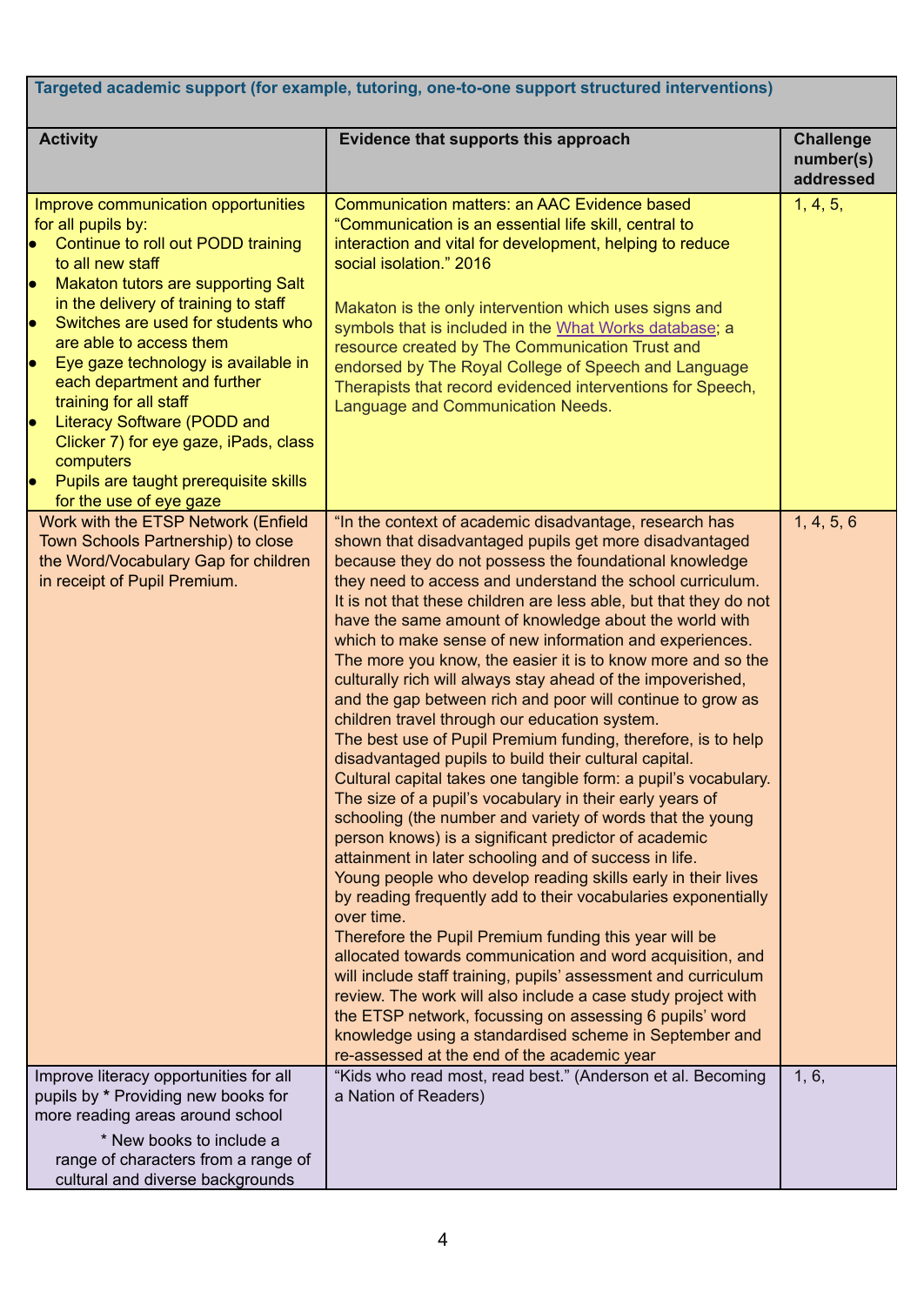| Wider strategies (for example, related to attendance, behaviour, wellbeing)                                                                                                                                                                                                                                      |                                                                                                                                                                                                                                                                                                                                                                                                                                                                                                                                                                                                                                                                                                                                                                                                                                                                                                                                                                                                                                                                                                                                                                                                                                                                                                              |                                            |  |  |
|------------------------------------------------------------------------------------------------------------------------------------------------------------------------------------------------------------------------------------------------------------------------------------------------------------------|--------------------------------------------------------------------------------------------------------------------------------------------------------------------------------------------------------------------------------------------------------------------------------------------------------------------------------------------------------------------------------------------------------------------------------------------------------------------------------------------------------------------------------------------------------------------------------------------------------------------------------------------------------------------------------------------------------------------------------------------------------------------------------------------------------------------------------------------------------------------------------------------------------------------------------------------------------------------------------------------------------------------------------------------------------------------------------------------------------------------------------------------------------------------------------------------------------------------------------------------------------------------------------------------------------------|--------------------------------------------|--|--|
| <b>Activity</b>                                                                                                                                                                                                                                                                                                  | Evidence that supports this approach                                                                                                                                                                                                                                                                                                                                                                                                                                                                                                                                                                                                                                                                                                                                                                                                                                                                                                                                                                                                                                                                                                                                                                                                                                                                         | <b>Challenge</b><br>number(s)<br>addressed |  |  |
| Staff are able to log behaviour on<br>school systems and use its analysis<br>feature to support future<br>interventions according to triggers<br>observed.<br>Using PRICE principles staff can<br>positively support behaviour which<br>in turn will enable to pupils to attend<br>to learning and make progress | "Knowledge opens up possibilities for either preventing or<br>reducing the occurrence of challenging behaviour by the<br>"indirect" manipulation of antecedent variables" Eric<br>Emerson 2001 Challenging behaviour: analysis and<br>intervention in people with severe intellectual disabilities<br>Today's schools and classroom settings can be complex<br>environments for teachers and support staff, with many<br>children coming to school unprepared for learning, bringing<br>with them trauma and upset associated with home life, peer<br>groups or other personal difficulties. Spending<br>disproportionate time with unsettled and disruptive pupils<br>impacts on the learning environment for others as well as<br>leaving pupils feeling more disenfranchised with school and<br>questioning their self-worth. In some instances, serious<br>incidents can occur leaving teachers, support staff or pupils<br>hurt or injured.<br>PRICE Principles equips teaching and support staff with the<br>knowledge, skills and confidence to understand and safely<br>respond to situations where the behaviour of individuals or<br>groups is impeding the learning opportunity of others as well<br>as circumstances that escalate to a situation that requires<br>immediate action to be taken. | 2, 3, 4, 5,                                |  |  |
| Teachers and parents work together<br>on developing and strengthening<br>their skills to support their children's<br>needs via class dojo.                                                                                                                                                                       | Parents are guided by teachers. The use of video enables<br>teachers to see the parent's skills in action (and vice versa)<br>and they can advise when necessary.                                                                                                                                                                                                                                                                                                                                                                                                                                                                                                                                                                                                                                                                                                                                                                                                                                                                                                                                                                                                                                                                                                                                            | 4, 5,                                      |  |  |
| Parents are able to follow a sleep<br>routine with their children                                                                                                                                                                                                                                                | Findings strongly suggest that:<br>(a) students of different education levels (from school to<br>university) are chronically sleep deprived or suffer from poor<br>sleep quality and consequent daytime sleepiness;<br>(b) sleep quality and quantity are closely related to student<br>learning capacity and academic performance;<br>(c) sleep loss is frequently associated with poor declarative<br>and procedural learning in students;<br>d) studies in which sleep was actively restricted or optimized<br>showed, respectively, a worsening and an improvement in<br>neurocognitive and academic performance. These results<br>may be related to the specific involvement of the prefrontal<br>cortex (PFC) in vulnerability to sleep loss. Sleep loss,<br>learning capacity and academic performance Panel<br>Giuseppe Curcioa Michele Ferraraab LuigiDe Gennaroa                                                                                                                                                                                                                                                                                                                                                                                                                                   | 4, 5,                                      |  |  |
| COVID 19 support plan for parents<br>to support potential disruption to<br>learning/education.                                                                                                                                                                                                                   | A clear plan of support/action for families who may continue to be<br>impacted by COVID 19 including access to remote provision<br>(remote learning policy) and support from additional professionals.                                                                                                                                                                                                                                                                                                                                                                                                                                                                                                                                                                                                                                                                                                                                                                                                                                                                                                                                                                                                                                                                                                       | 4, 5, 6                                    |  |  |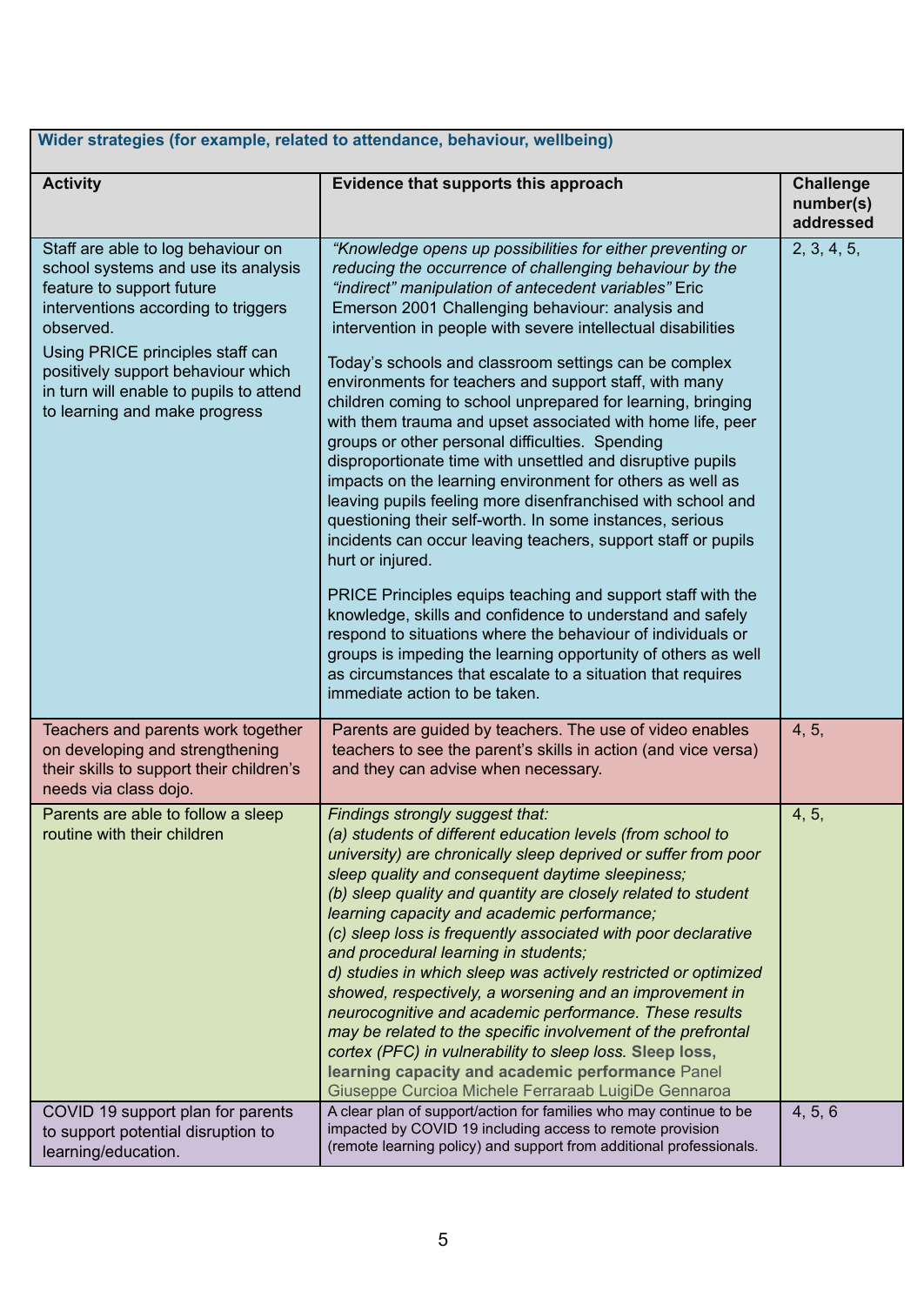| <b>Total</b><br>allocated<br>per area<br>£79,537 | <b>Teaching ( CPD,</b><br>recruitment and retention) | <b>Targeted academic support (for</b><br>example, tutoring, one-to-one support<br>structured interventions) eg, equipment                    | <b>Wider strategies (for example,</b><br>related to attendance, behaviour,<br>wellbeing) |
|--------------------------------------------------|------------------------------------------------------|----------------------------------------------------------------------------------------------------------------------------------------------|------------------------------------------------------------------------------------------|
| <b>Funding</b>                                   | Price, PODD, Challenge<br>partners £12,500           | Staff 6: 9 pupil ratio, Lifeguard<br>Music therapist, Equipment<br>(standers/Walkers), ICT equipment (Ipads),<br>ICT software (Iris) £55,000 | Care coordinator<br>Educational psychologist<br>£12.037                                  |

**Part B: Review of outcomes in the previous academic year Pupil premium strategy outcomes This details the impact that our pupil premium activity had on pupils in the 2020 to 2021 academic year** Due to COVID-19, pupil progress was not obtained in the usual way at Waverley. All pupils' targets were measured against their baselines from Autumn term and all pupils were assessed on the Waverley Steps curriculum for the year. There are gaps in the data due to school closures and/or pupil non-attendance at school due to the various lockdowns and number of COVID cases across the year at the school. The impact of progress for Pupils in receipt of Pupil Premium compared to pupils not in receipt of Pupil Premium is detailed below:

|                         | In receipt of Pupil Premium (61 pupils = 52%) |            |     | No Pupil Premium (56 pupils = 48%) |     |            |     |     |
|-------------------------|-----------------------------------------------|------------|-----|------------------------------------|-----|------------|-----|-----|
| Communication           | <b>21%</b>                                    | <b>28%</b> | 31% | <b>20%</b>                         | 19% | 123%       | 29% | 29% |
| Cognition               | 21%                                           | <b>29%</b> | 31% | 19%                                | 20% | 27%        | 30% | 23% |
| Physical<br>Development | 19%                                           | 27%        | 23% | 31%                                | 20% | 30%        | 25% | 25% |
| <b>SEMH</b>             | 13%                                           | <b>28%</b> | 36% | 23%                                | 18% | 25%        | 34% | 23% |
| <b>PSHE</b>             | 16%                                           | <b>25%</b> | 31% | 28%                                | 13% | <b>29%</b> | 34% | 24% |



**.**

As detailed in the table and chart, there is little variation in the progress made between pupils in receipt of pupil premium and those who are not. Pupils in receipt did slightly better in communication and PSHE. There has been a big focus on supporting pupils' communication needs because of the impact of COVID and the regression of skills in this area. Close liaison with parents and other service providers has helped to lessen the gap and provide a network of support around the pupils and their families during these unprecedented times. Staff at the school have worked hard to ensure the use of additional AAC (Augmentative and Alternative Communication) is relevant for

the pupil and is used both at school and at home. The on-site Speech Therapists have supported this where needed and equipment has been modified where required. Staff have worked with families to model the use of this equipment to support communication at home so that skills are transferred from home to school and vice versa.